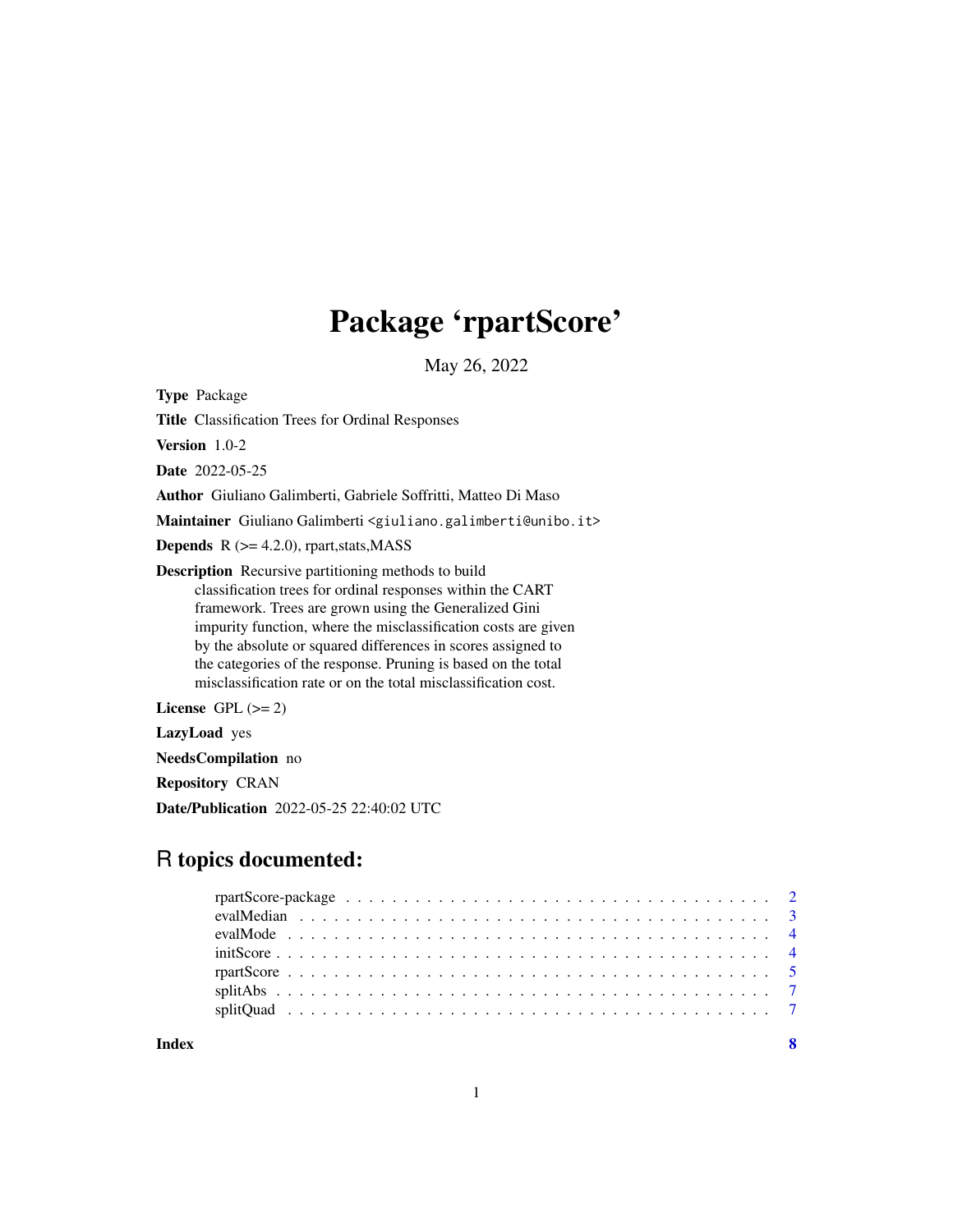#### <span id="page-1-0"></span>Description

This package contains functions that allow the user to build classification trees for ordinal responses within the CART framework.

The trees are grown using the Generalized Gini impurity function, where the misclassification costs are given by the absolute or squared differences in scores assigned to the categories of the response. Pruning is based on the total misclassification rate or on the total misclassification cost.

#### Details

| Package:  | rpartScore    |
|-----------|---------------|
| Type:     | Package       |
| Version:  | $1.0 - 2$     |
| Date:     | 2022-05-25    |
| License:  | $GPL$ $(>=2)$ |
| LazyLoad: | yes           |

This package contains functions that allow the user to build classification trees for ordinal responses within the CART framework.

It is assumed that a set of numerical scores has been assigned to the ordered categories of the response.

Two splitting functions are implemented, both based on the generalized Gini impurity function. They use the absolute and the squared differences in scores, respectively, as misclassification costs. In order to select the optimal tree size, pruning can be performed, using two different measures of prediction performance: the total misclassification rate or the total misclassification cost.

This package requires the rpart package. The main function in this package is rpartScore. The use of this function is almost the same as the rpart function. The main difference is the presence of two arguments (split and prune) instead of the method argument.

The argument split controls the splitting function used to grow the classification tree, by setting the misclassification costs equal to the absolute ("abs" - default option) or to the squared ("quad") differences in scores.

The argument prune allows the user to select the prediction performance measure used to prune the classification tree, and can take two values: "mr" (total misclassification rate) or "mc" (total misclassification cost - default option).

#### Author(s)

Giuliano Galimberti, Gabriele Soffritti, Matteo Di Maso

Maintainer: Giuliano Galimberti <giuliano.galimberti@unibo.it>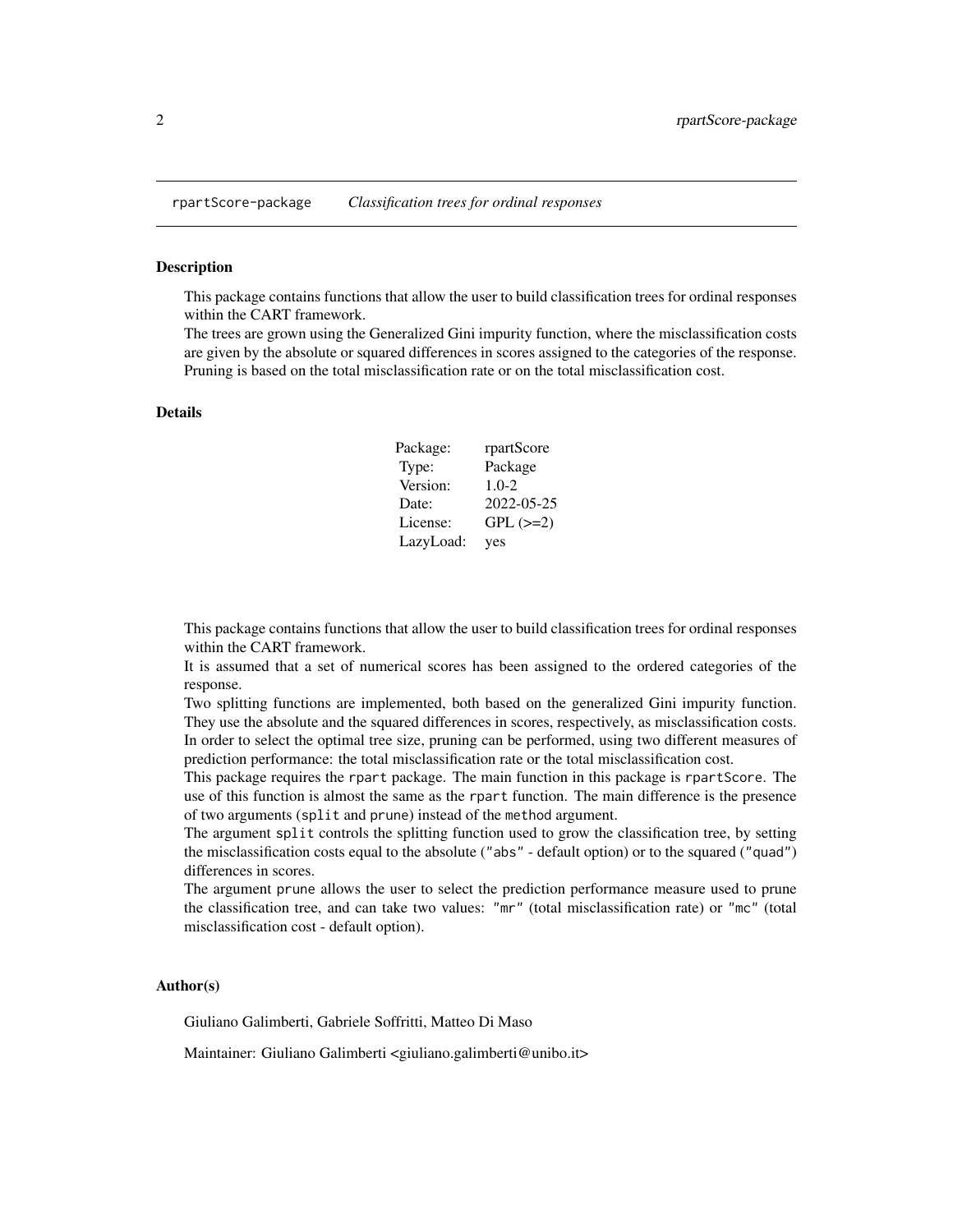#### <span id="page-2-0"></span>evalMedian 3

#### References

Breiman L., Friedman J.H., Olshen R.A., Stone C.J. 1984 *Classification and Regression Trees*. Wadsworth International.

Galimberti G., Soffritti G., Di Maso M. 2012 Classification Trees for Ordinal Responses in R: The rpartScore Package. *Journal of Statistical Software*, 47(10), 1-25. [doi:10.18637/jss.v047.i10.](https://doi.org/10.18637/jss.v047.i10)

Piccarreta R. 2008 Classication Trees for Ordinal Variables. *Computational Statistics*, 23, 407-427. [doi:10.1007/s0018000700775.](https://doi.org/10.1007/s00180-007-0077-5)

#### See Also

[rpart](#page-0-0)

#### Examples

```
data("birthwt",package="MASS")
birthwt$Category.s <- ifelse(birthwt$bwt <= 2500, 3,
  ifelse(birthwt$bwt <= 3000, 2,
  ifelse(birthwt$bwt <= 3500, 1, 0)))
T.abs.mc <- rpartScore(Category.s ~ age + lwt + race + smoke +
  ptl + ht + ui + ftv, data = birthwt)
plotcp(T.abs.mc)
T.abs.mc.pruned<-prune(T.abs.mc,cp=0.02)
plot(T.abs.mc.pruned)
text(T.abs.mc.pruned)
T.quad.mr <- rpartScore(Category.s \sim age + lwt + race + smoke + ptl + ht +
  ui + ftv, split = "quad", prune = "mr", data = birthwt)
```

| evalMedian |  |  |
|------------|--|--|

Pruning a classification tree using the total misclassification cost

#### **Description**

This function is not invoked directly by the user but is used for its effects in the pruning procedure. See Galimberti *et al.* (2012) for further details.

#### Author(s)

Giuliano Galimberti, Gabriele Soffritti, Matteo Di Maso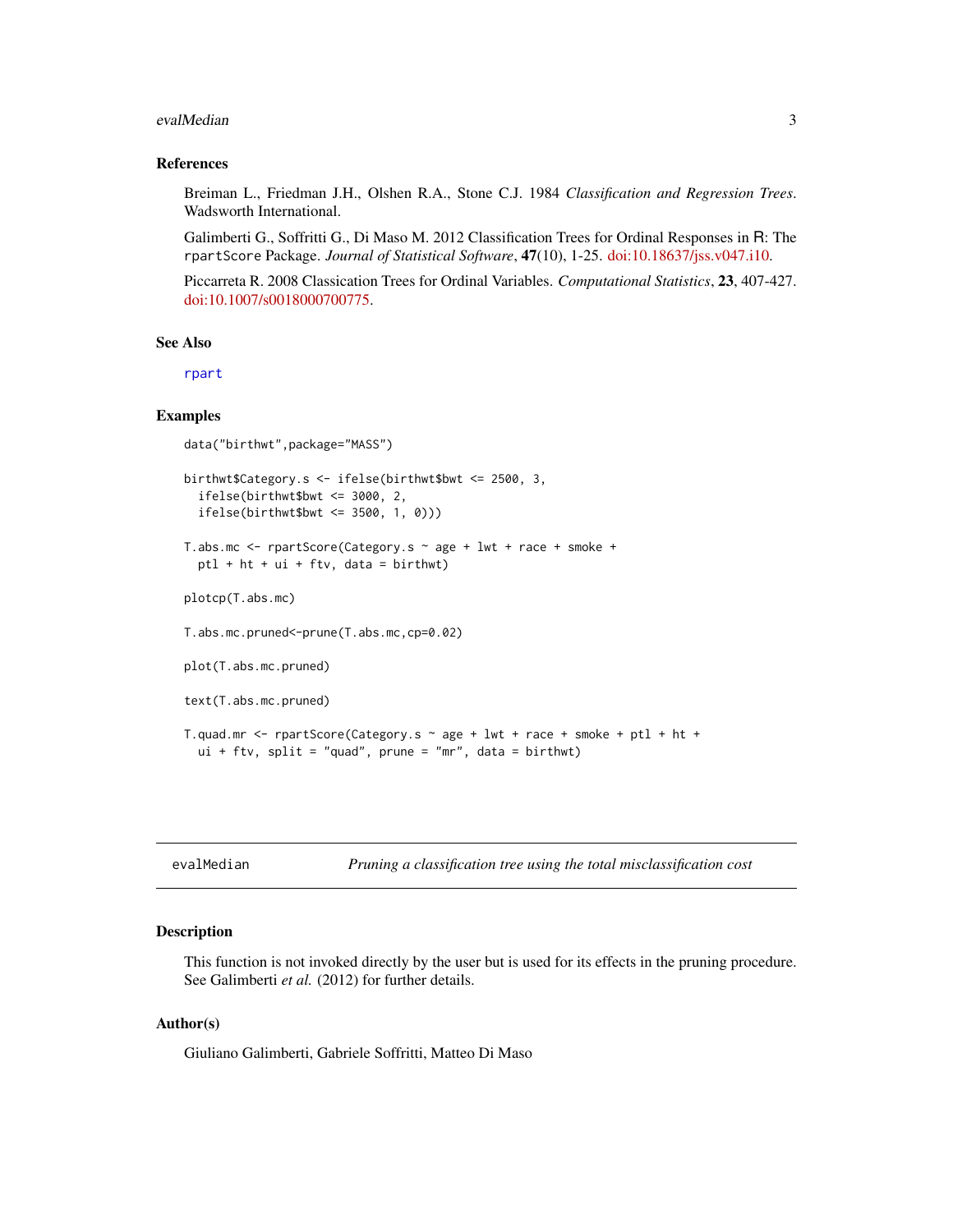#### <span id="page-3-0"></span>References

Galimberti G., Soffritti G., Di Maso M. 2012 Classification Trees for Ordinal Responses in R: The rpartScore Package. *Journal of Statistical Software*, 47(10), 1-25. [doi:10.18637/jss.v047.i10.](https://doi.org/10.18637/jss.v047.i10)

#### See Also

[rpartScore](#page-4-1)

evalMode *Pruning a classification tree using the total misclassification rate*

#### **Description**

This function is not invoked directly by the user but is used for its effects in the pruning procedure. See Galimberti *et al.* (2012) for further details.

#### Author(s)

Giuliano Galimberti, Gabriele Soffritti, Matteo Di Maso

#### References

Galimberti G., Soffritti G., Di Maso M. 2012 Classification Trees for Ordinal Responses in R: The rpartScore Package. *Journal of Statistical Software*, 47(10), 1-25. [doi:10.18637/jss.v047.i10.](https://doi.org/10.18637/jss.v047.i10)

#### See Also

[rpartScore](#page-4-1)

initScore *Summarizing and visualizing classification trees*

#### Description

This function is not invoked directly by the user but is used for summarizing and visualizing a classification tree. See Galimberti *et al.* (2012) for further details.

#### Author(s)

Giuliano Galimberti, Gabriele Soffritti, Matteo Di Maso

#### References

Galimberti G., Soffritti G., Di Maso M. 2012 Classification Trees for Ordinal Responses in R: The rpartScore Package. *Journal of Statistical Software*, 47(10), 1-25. [doi:10.18637/jss.v047.i10.](https://doi.org/10.18637/jss.v047.i10)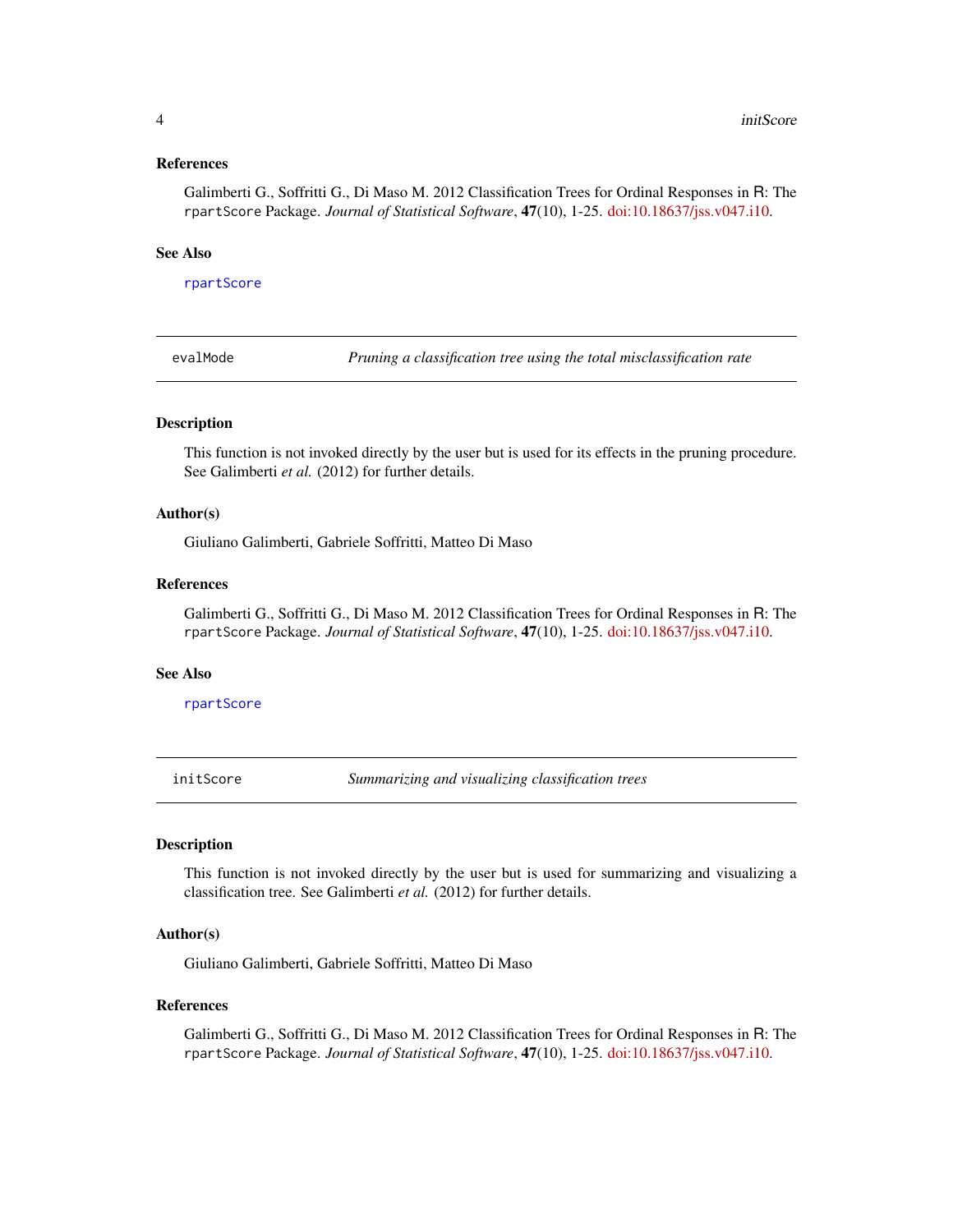#### <span id="page-4-0"></span>rpartScore 5

#### See Also

[rpartScore](#page-4-1)

<span id="page-4-1"></span>rpartScore *Classification trees for ordinal responses*

#### Description

This function allows the user to build classification trees for ordinal responses within the CART framework. The trees are grown using the Generalized Gini impurity function, where the misclassification costs are given by the absolute or squared differences in scores assigned to the categories of the response. Pruning is based on the total misclassification rate or on the total misclassification cost.

#### Usage

```
rpartScore(formula, data, weights, subset, na.action = na.rpart,
  split = "abs", prime = "mc",model = FALSE, x = FALSE, y = TRUE,control, ...)
```
#### Arguments

| formula   | a formula, as in the 1m function.                                                                                                                                                                                                           |
|-----------|---------------------------------------------------------------------------------------------------------------------------------------------------------------------------------------------------------------------------------------------|
| data      | an optional data frame in which to interpret the variables named in the formula.                                                                                                                                                            |
| weights   | optional case weights.                                                                                                                                                                                                                      |
| subset    | optional expression saying that only a subset of the rows of the data should be<br>used in the fit.                                                                                                                                         |
| na.action | The default action deletes all observations for which y is missing, but keeps<br>those in which one or more predictors are missing.                                                                                                         |
| split     | One of "abs" or "quad".                                                                                                                                                                                                                     |
| prune     | One of "mc" or "mr".                                                                                                                                                                                                                        |
| model     | if logical: keep a copy of the model frame in the result? If the input value for<br>model is a model frame (likely from an earlier call to the rpart or rpartScore<br>function), then this frame is used rather than constructing new data. |
| X         | keep a copy of the x matrix in the result.                                                                                                                                                                                                  |
| y         | keep a copy of the dependent variable in the result. If missing and model is<br>supplied this defaults to FALSE.                                                                                                                            |
| control   | options that control details of the rpart algorithm.                                                                                                                                                                                        |
| $\cdots$  | arguments to rpart.control may also be specified in the call to rpartScore.<br>They are checked against the list of valid arguments.                                                                                                        |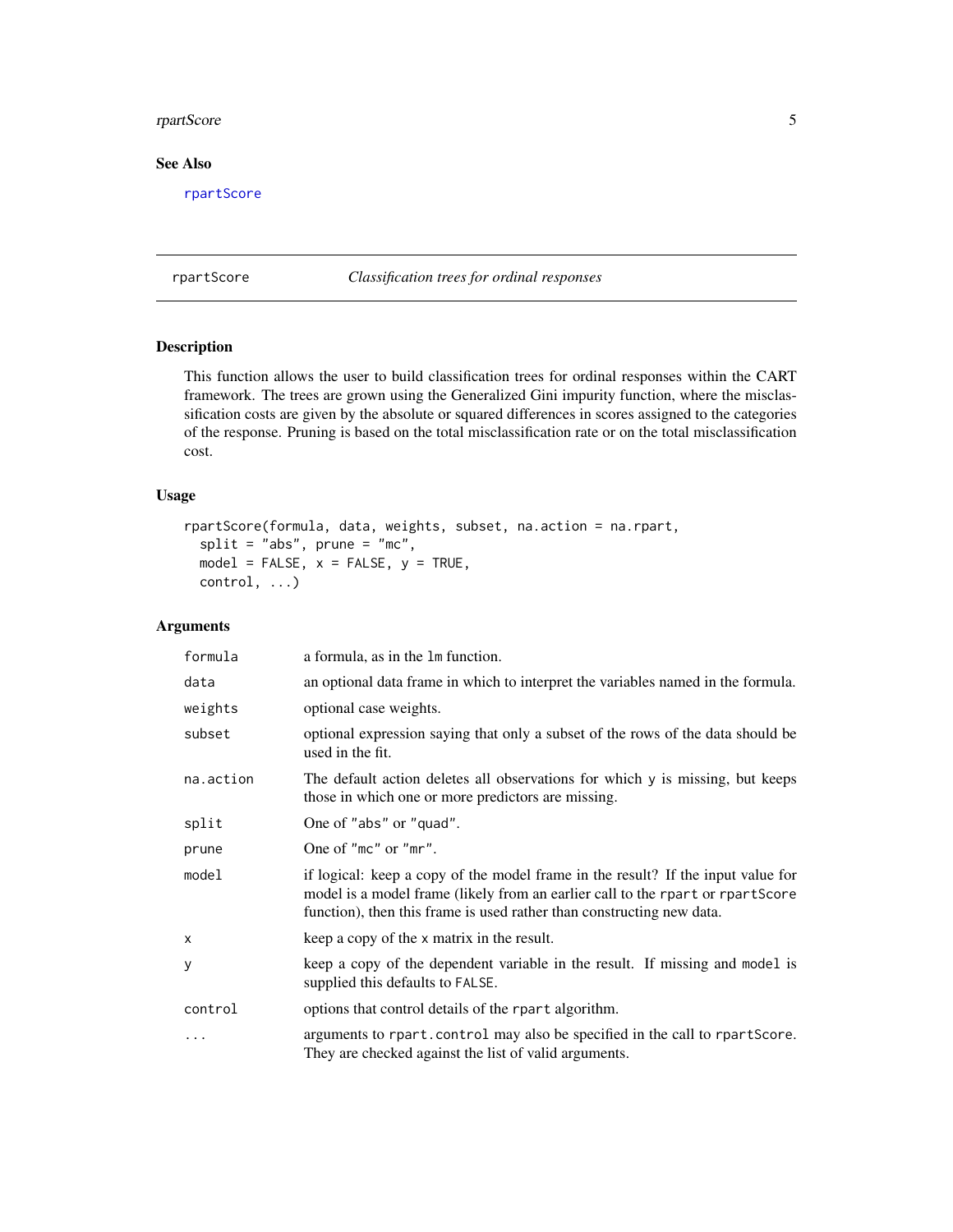#### <span id="page-5-0"></span>Details

The use of this function is almost the same as the rpart function.

It is assumed that a set of (not necessarily linear) numerical scores has been assigned to the ordered categories of the response.

The main difference with respect to the rpart function is the presence of two arguments (split and prune) instead of the method argument.

The argument split controls the splitting function used to grow the classification tree, by setting the misclassification costs in the generalized Gini impurity function equal to the absolute ("abs" is the default option) or to the squared ("quad") differences in scores.

The argument prune allows the user to select the prediction performance measure used to prune the classification tree, and can take two values: "mr" (total misclassification rate) or "mc" (total misclassification cost - is the default option).

#### Value

An object of class rpart, a superset of class tree.

#### Author(s)

Giuliano Galimberti, Gabriele Soffritti, Matteo Di Maso

#### References

Breiman L., Friedman J.H., Olshen R.A., Stone C.J. 1984 *Classification and Regression Trees*. Wadsworth International.

Galimberti G., Soffritti G., Di Maso M. 2012 Classification Trees for Ordinal Responses in R: The rpartScore Package. *Journal of Statistical Software*, 47(10), 1-25. [doi:10.18637/jss.v047.i10.](https://doi.org/10.18637/jss.v047.i10)

Piccarreta R. 2008 Classication Trees for Ordinal Variables. *Computational Statistics*, 23, 407-427. [doi:10.1007/s0018000700775.](https://doi.org/10.1007/s00180-007-0077-5)

#### See Also

[rpart](#page-0-0),[rpart.control](#page-0-0), [rpart.object](#page-0-0),[summary.rpart](#page-0-0), [print.rpart](#page-0-0)

#### Examples

```
data("birthwt",package="MASS")
```

```
birthwt$Category.s <- ifelse(birthwt$bwt <= 2500, 3,
 ifelse(birthwt$bwt <= 3000, 2,
 ifelse(birthwt$bwt <= 3500, 1, 0)))
T.abs.mc <- rpartScore(Category.s ~ age + lwt + race + smoke +
 ptl + ht + ui + ftv, data = birthwt)
plotcp(T.abs.mc)
```
T.abs.mc.pruned<-prune(T.abs.mc,cp=0.02)

plot(T.abs.mc.pruned)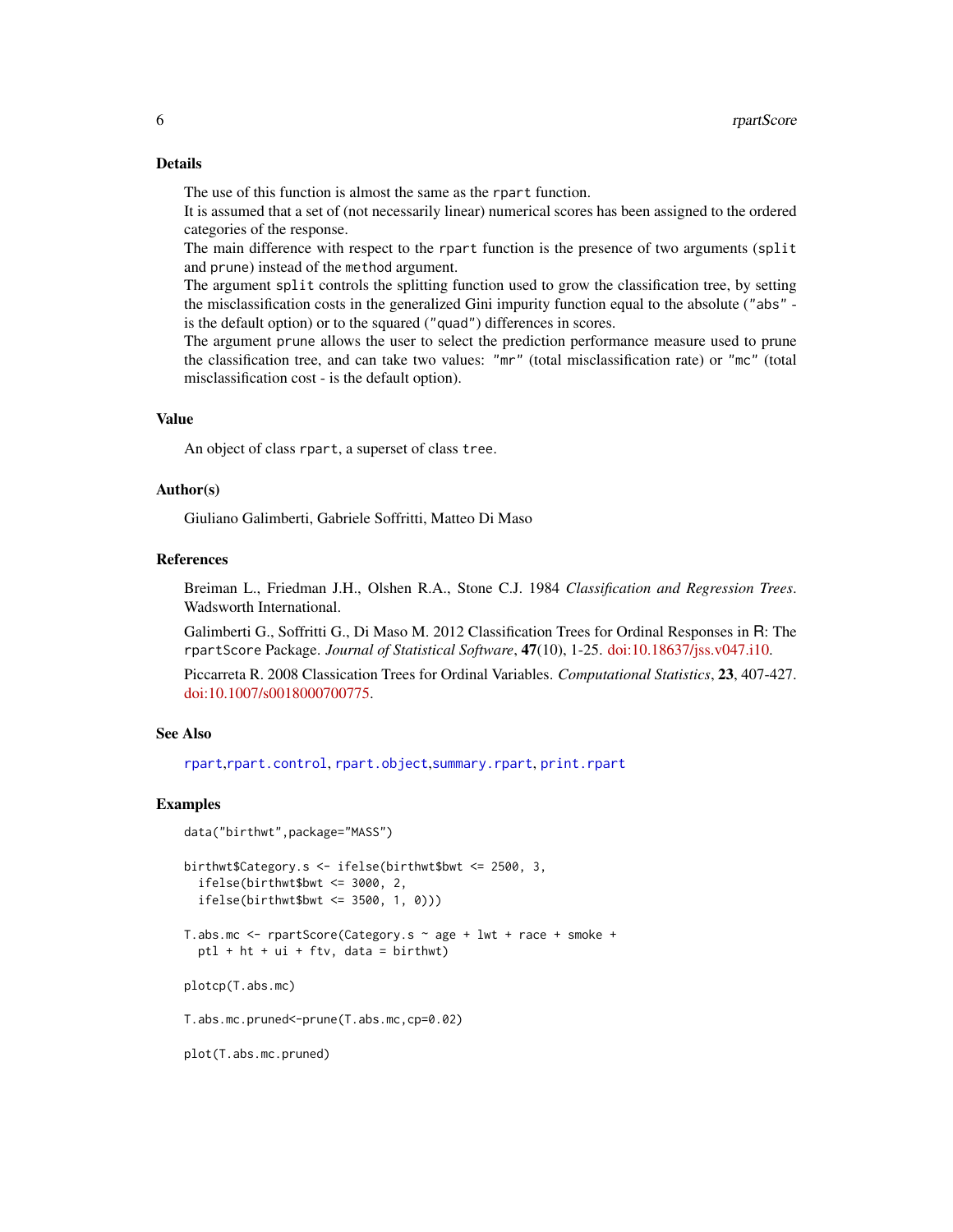#### <span id="page-6-0"></span>splitAbs  $\overline{7}$

```
text(T.abs.mc.pruned)
T.quad.mr <- rpartScore(Category.s \sim age + lwt + race + smoke + ptl + ht +
 ui + ftv, split = "quad", prune = "mr", data = birthwt)
```

|  | splitAbs |
|--|----------|
|  |          |

Generalized Gini splitting function based on absolute differences in *scores*

#### Description

This function is not invoked directly by the user but is used for its effects in the tree growing procedure. See Galimberti *et al.* (2012) for further details.

#### Author(s)

Giuliano Galimberti, Gabriele Soffritti, Matteo Di Maso

#### References

Galimberti G., Soffritti G., Di Maso M. 2012 Classification Trees for Ordinal Responses in R: The rpartScore Package. *Journal of Statistical Software*, 47(10), 1-25. [doi:10.18637/jss.v047.i10.](https://doi.org/10.18637/jss.v047.i10)

#### See Also

| rpartScore |                                                                                 |
|------------|---------------------------------------------------------------------------------|
| splitQuad  | Generalized Gini splitting function based on quadratic differences in<br>scores |

#### Description

This function is not invoked directly by the user but is used for its effects in the tree growing procedure. See Galimberti *et al.* (2012) for further details.

#### Author(s)

Giuliano Galimberti, Gabriele Soffritti, Matteo Di Maso

#### References

Galimberti G., Soffritti G., Di Maso M. 2012 Classification Trees for Ordinal Responses in R: The rpartScore Package. *Journal of Statistical Software*, 47(10), 1-25. [doi:10.18637/jss.v047.i10.](https://doi.org/10.18637/jss.v047.i10)

#### See Also

[rpartScore](#page-4-1)